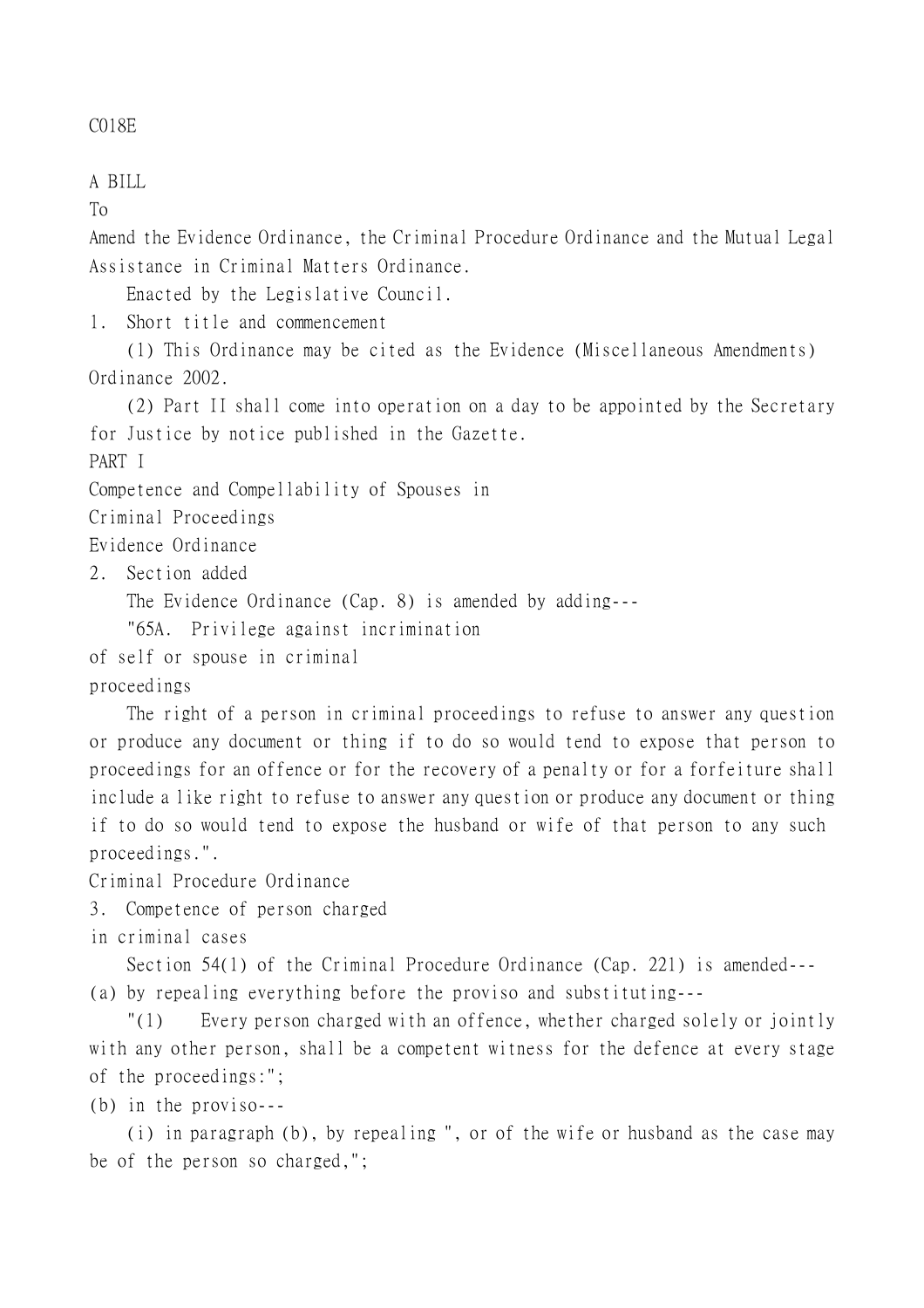(ii) by repealing paragraphs (c) and (d);

(iii) in paragraph (g), by repealing "every person" and substituting "a person charged and".

4. Sections substituted

Section 57 is repealed and the following substituted---

"57. Competence and compellability of accused's spouse or former spouse

(1) The husband or wife of an accused shall be competent to give evidence on behalf of the accused or a co-accused and, subject to subsection (4), shall be competent to give evidence for the prosecution.

(2) Subject to subsection (4), the husband or wife of an accused shall be compellable to give evidence on behalf of the accused.

(3) Subject to subsection (4), the husband or wife of an accused shall be compellable to give evidence for the prosecution, and shall be compellable to give evidence on behalf of a co-accused, if the offence charged---

(a) involves an assault on, or an injury or threat of injury to, the husband or wife of the accused;

(b) involves causing the death of, an assault on, or an injury or threat of injury to, a child of the family who was at the material time under the age of 16 years; (c) is a sexual offence alleged to have been committed in respect of a child of the family who was at the material time under the age of 16 years; or

(d) consists of attempting or conspiring to commit, or of aiding, abetting, counselling, procuring or inciting the commission of, an offence falling within paragraph (a),

(b) or (c).

(4) Where a person and the husband or wife of the person are jointly charged with an offence and are standing trial together for the offence, neither spouse shall at the trial be competent to give evidence for the prosecution under subsection (1), or be compellable to give evidence under subsection (2) or (3).

(5) Section 7 of the Evidence Ordinance (Cap. 8) (privilege of husband and wife) and section 8(2) of that Ordinance (evidence of access) shall not apply to the husband or wife of an accused, where the husband or wife is giving evidence for the prosecution, or on behalf of the accused or a co-accused, in circumstances in which he or she is compellable to do so under subsection (2) or (3), as the case may be.

(6) Section 65A of the Evidence Ordinance (Cap. 8) (privilege against incrimination of self or spouse in criminal proceedings) shall not apply to the husband or wife of an accused, where the husband or wife is giving evidence for the prosecution, or on behalf of a co-accused,

in circumstances in which he or she is compellable to do so under subsection (3).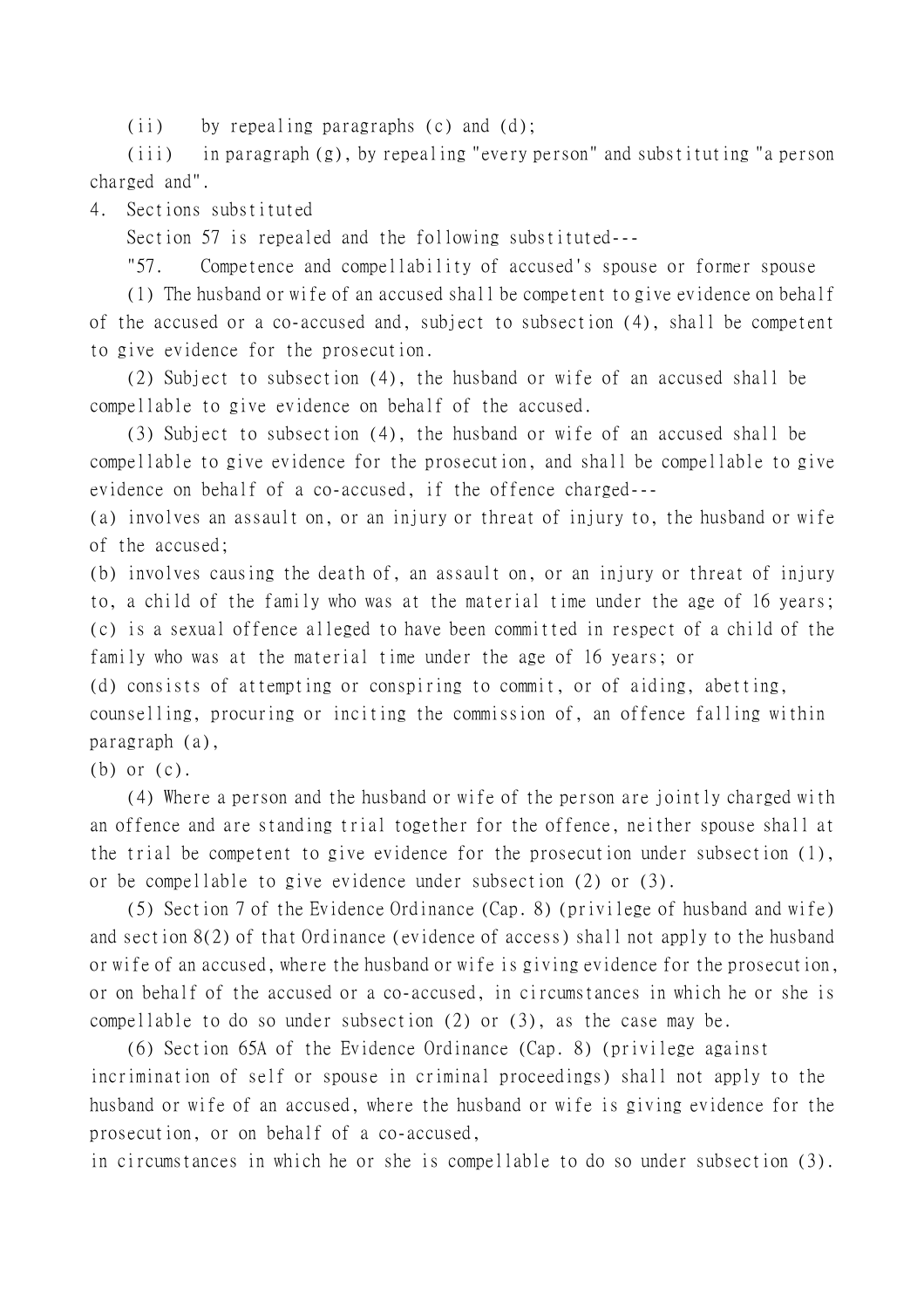(7) Subject to subsection (8), a former husband or wife of an accused shall be competent and compellable to give evidence as if he or she had never been married to the accused.

(8) A former husband or wife of an accused shall not, as regards matters that occurred during his or her marriage to the accused, be compellable to give evidence for the prosecution, or on behalf of a co-accused, unless the former husband or wife would be so compellable under subsection (3) if he or she were still married to the accused.

(9) The failure to call the husband or wife of an accused to give evidence on behalf of the accused or a co-accused shall not be made the subject of any question or comment by the prosecution.

(10) In this section---

"accused" (被控人) means a person charged with an offence;

"child of the family" (家庭子女) means---

(a) a natural or adopted child of the accused or the husband or wife of the accused; or

(b) a person to whom the accused or the husband or wife of the accused stands in loco parentis;

"co-accused" (同案被控㆟), in relation to an accused, means a person standing trial together with the accused;

"sexual offence" (性罪行) means an offence under Part VI or XII of the Crimes Ordinance (Cap. 200).

(11) For the purposes of subsection (3), the age of a child of the family at the material time shall be deemed to be or to have been that which appears to the court to be or to have been his age at that time.

57A. Right to apply for exemption from obligation to give evidence

(1) Where the husband or wife of an accused is called to give evidence for the prosecution, or on behalf of a co-accused, in circumstances in which he or she is compellable to give evidence under section 57(3), the husband or wife may apply to the court for an exemption from the obligation to give evidence.

(2) Where an application for an exemption is made to a court under subsection (1) and the court is satisfied---

(a) that, if the husband or wife were to give evidence for the prosecution or on behalf of the co-accused, as the case may be, there would be a substantial risk of---

(i) serious harm being caused to the relationship between the husband or wife and the accused; or

(ii) serious emotional, psychological or economic consequences for the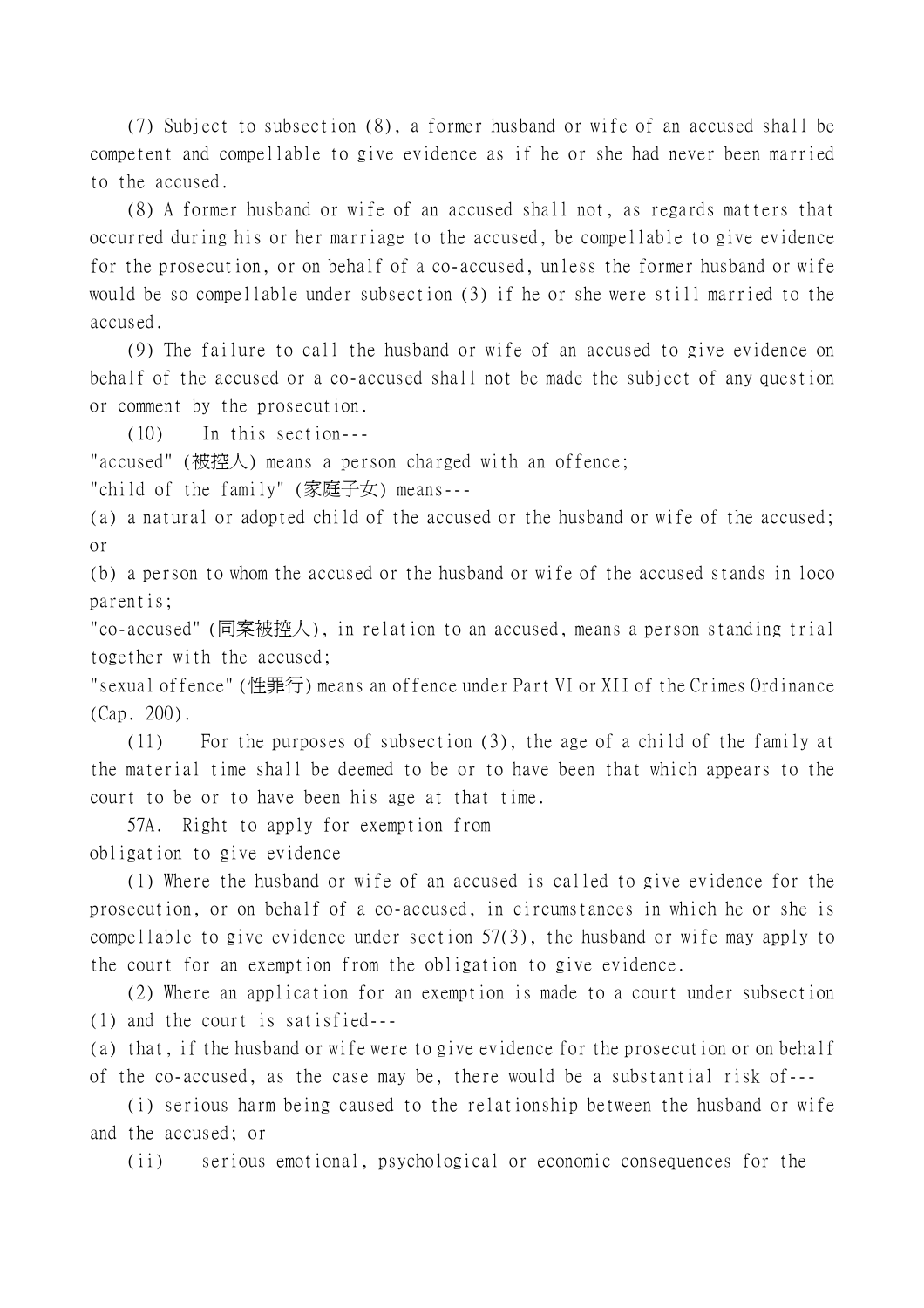husband or wife; and

(b) that, having regard to the nature and gravity of the offence charged and the importance at the trial of the evidence that the husband or wife is in a position to give, there is insufficient justification for exposing the husband or wife to that risk,

the court may exempt the husband or wife, wholly or in part, from the obligation to give evidence.

(3) Where a court is constituted by a judge and jury, an application for an exemption made under subsection (1) shall be heard and determined by the judge in the absence of the jury.

(4) The fact that the husband or wife of an accused has applied for, or been granted or refused, an exemption under this section shall not be made the subject of any question or comment by the prosecution.

(5) Where the husband or wife of an accused is called to give evidence for the prosecution, or on behalf of a co-accused, in circumstances in which he or she is compellable to give evidence under section 57(3), the court must be satisfied that the husband or wife is aware of his or her right to apply for an exemption under subsection (1).

(6) In this section, the terms "accused" (被控㆟) and "co-accused" (同案被控  $\lambda$ ) have the same meaning as in section 57.".

5. Application

Section 58 is amended---

(a) by repealing "57" and substituting "57A";

(b) by repealing the full stop and substituting ", and in sections 54 to 57A, "court" (法庭) includes the District Court and a magistrate.".

6. Evidence

(1) Section 83V(3) is amended by repealing everything after "is" and substituting "a competent but not a compellable witness.".

(2) Section 83V is amended by adding---

"(6) Where the husband or wife of an appellant or respondent is required to be examined under subsection (1)(b) or (4), other than on behalf of the appellant or respondent concerned, the husband or wife may apply to the Court of Appeal for an exemption from the requirement to be so examined.

(7) Where the husband or wife of an appellant or respondent has the right to apply to the Court of Appeal for an exemption under subsection (6), the Court of Appeal must be satisfied that the husband or wife is aware of such a right.

(8) Where the husband or wife of an appellant or respondent applies to the Court of Appeal for an exemption under subsection (6), the Court of Appeal may exercise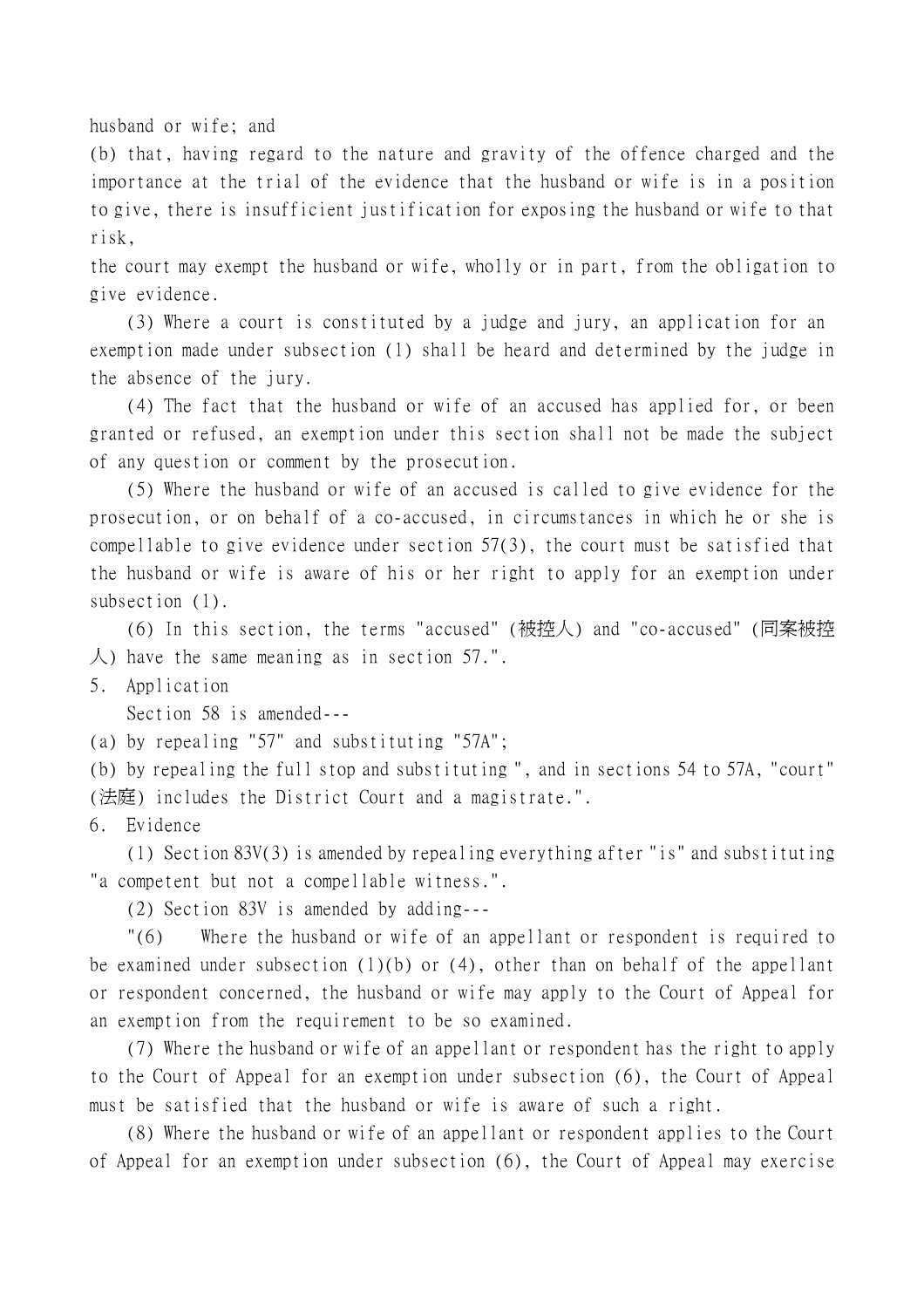the same powers that a court may exercise under section 57A(2), and that section shall apply with such modifications as the circumstances require.

(9) Section 7 of the Evidence Ordinance (Cap. 8) (privilege of husband and wife) and section 8(2) of that Ordinance (evidence of access) shall not apply to the husband or wife of an appellant or respondent, where the husband or wife is being examined under subsection (1)(b)

or (4).

(10) Section 65A of the Evidence Ordinance (Cap. 8) (privilege against incrimination of self or spouse in criminal proceedings) shall not apply to the husband or wife of an appellant or respondent, where the husband or wife is being examined under subsection (1)(b) or (4), other than on behalf of the appellant or respondent concerned.".

7. Schedule 2 repealed

Schedule 2 is repealed.

Consequential Amendments

Defamation Ordinance

8. Person charged may give evidence

Section 20 of the Defamation Ordinance (Cap. 21) is repealed.

Matrimonial Causes Ordinance

9. Evidence

Section 52(1) and (2) of the Matrimonial Causes Ordinance (Cap. 179) is repealed.

Theft Ordinance

10. Husband and wife

Section 31 of the Theft Ordinance (Cap. 210) is amended---

(a) in subsection (2), by repealing everything after "married" and substituting a full stop;

(b) by repealing subsection (3).

PART II

Use of Live Television Link in Criminal Proceedings

Evidence Ordinance

11. Interpretation

Section 74 of the Evidence Ordinance (Cap. 8) is amended by adding---

""live television link" (電視直播聯繫) means a system in which two places are equipped with, and linked by, audio visual facilities that enable persons at one place to see and hear persons at the other place, and vice versa, at the same time;".

12. Power of a court in Hong Kong to

give effect to an application

for assistance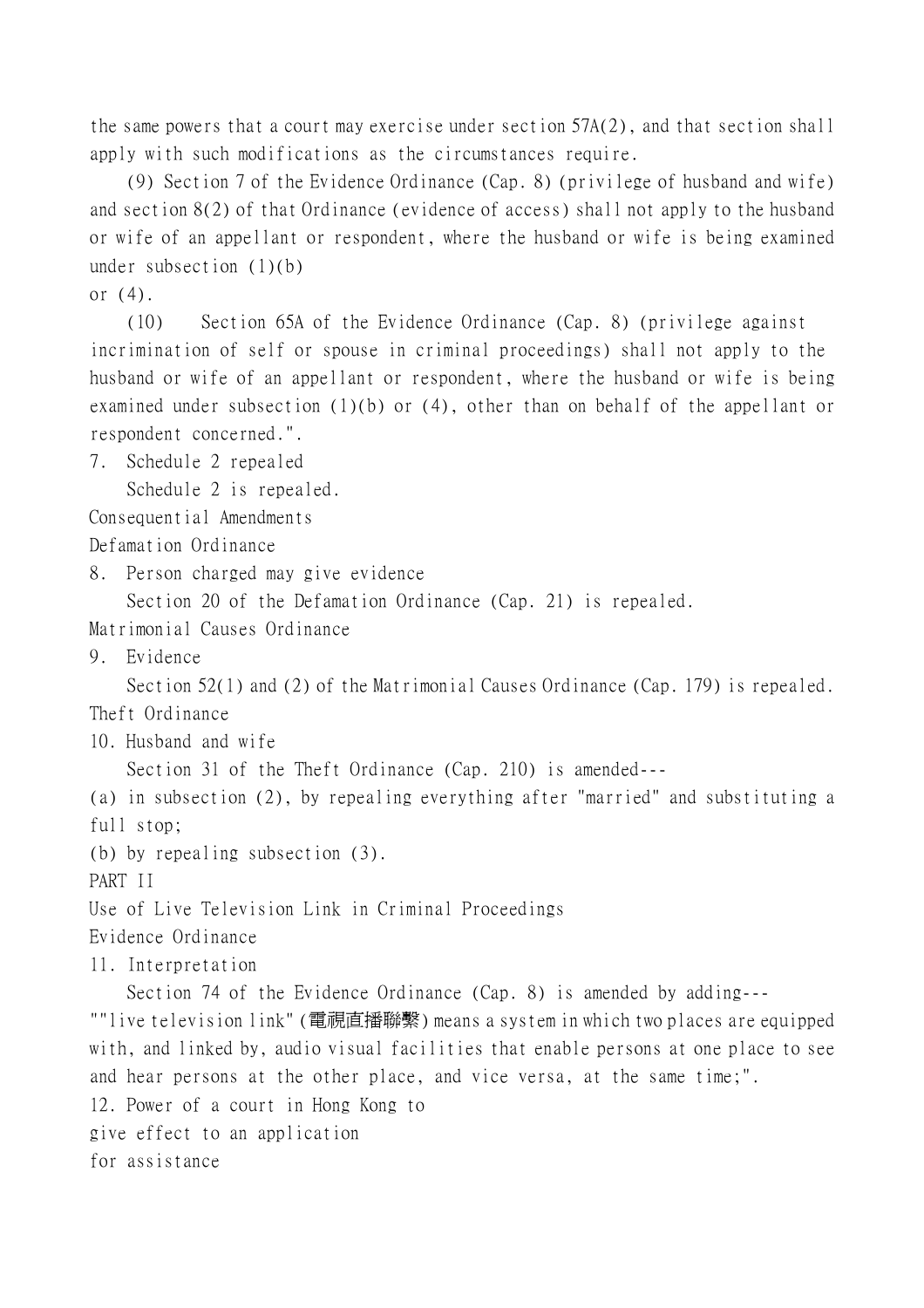(1) Section 76(2)(a) is amended by repealing ", either orally or in writing" and substituting "by any means, including by way of a live television link".

(2) Section 76(3) is amended by repealing "testimony (either orally or in writing)" and substituting "evidence".

13. Privilege of witnesses

(1) Section 77(1)(b) is amended by repealing "subsection (2)" and substituting "subsections (2) and (2A)".

(2) Section 77(2) is amended by repealing "Subsection" and substituting "Where a person is giving evidence by any means other than by way of a live television link, subsection".

(3) Section 77 is amended by adding---

"(2A) Where a person is giving evidence by way of a live television link, subsection (1)(b) shall not apply unless---

(a) the claim of the person in question to be exempt from giving the evidence is supported or conceded as mentioned in subsection (2); or

(b) the requesting court, on the matter being referred to it by way of a live television link, upholds the claim.".

14. Power of Hong Kong court to assist

in obtaining evidence for criminal

proceedings in an overseas court

Section 77B(1)(b) is repealed and the following substituted---

"(b) an order under section 76 shall not make provision for any matter other than a matter referred to in section  $76(2)(a)$  or (b).".

15. Issue of letter of request to obtain

evidence in criminal proceedings

(1) Section 77E(2)(a) is amended by adding "by any means (including by way of a live television link)" after "witness".

(2) Section 77E is amended by adding---

"(6A) In subsection (2), "live television link" (電視直播聯繫) has the same meaning as in Part VIII.".

Criminal Procedure Ordinance

16. Part added

The Criminal Procedure Ordinance (Cap. 221) is amended by adding--- "PART IIIB

Taking Evidence from Witnesses Outside Hong Kong

by Live Television Link

79H. Interpretation

In this Part, unless the context otherwise requires---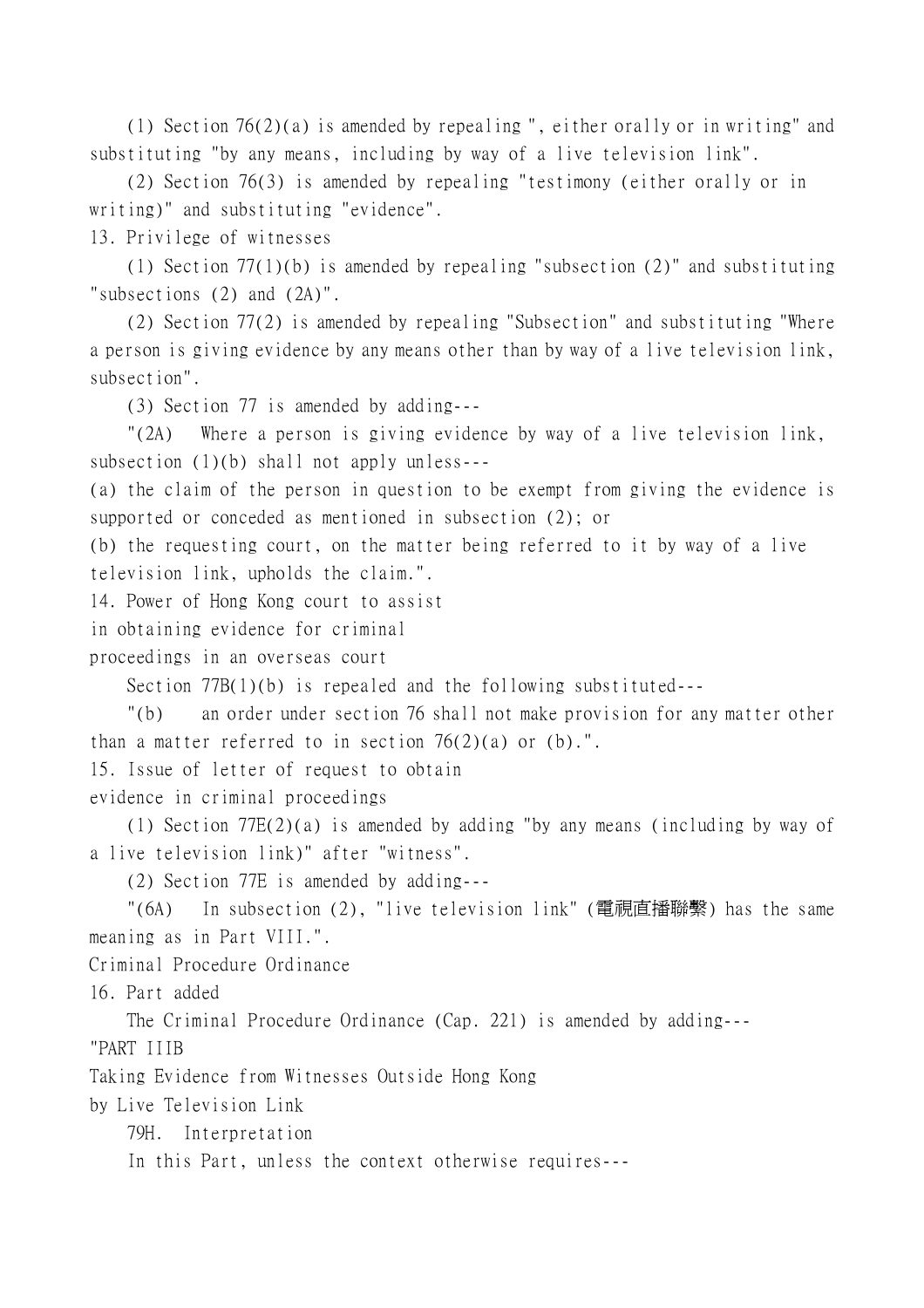"court" (法庭) includes the District Court and a magistrate;

"live television link" (電視直播聯繫) means a system in which two places are equipped with, and linked by, audio visual facilities that enable persons at one place to see and hear persons at the other place, and vice versa, at the same time.

79I. Court may take evidence by live

television link from person

outside Hong Kong

(1) A court may, on the application of a party to any criminal proceedings, permit a person, other than a person who is a defendant in the proceedings concerned, to give evidence to the court by way of a live television link from a place outside Hong Kong, subject to such conditions as the court considers appropriate in the circumstances.

(2) A court shall not give permission under subsection (1) unless it is satisfied that---

(a) the person concerned is outside Hong Kong;

- (b) the evidence cannot more conveniently be given in Hong Kong; and
- (c) a live television link is available or can reasonably be made available.

79J. Place from which person gives evidence

to be deemed part of courtroom

(1) Where a person is giving evidence in proceedings by way of a live television link pursuant to permission given under section 79I, the place from which the person is giving evidence shall, for all purposes in connection with the proceedings concerned, be deemed to be part of the courtroom in Hong Kong in which the proceedings concerned are taking place.

(2) Without prejudice to the generality of subsection (1), that subsection has effect for the purposes of the laws in force in Hong Kong relating to evidence, procedure, contempt of court and perjury.

79K. Administration of oaths and affirmations

An oath to be sworn or affirmation to be made by a person who is to give evidence by way of a live television link under this Part may be administered---

(a) by way of a live television link, as nearly as practicable in the same way as oaths or affirmations are administered in a court in Hong Kong; or

(b) by a person authorized by the court, acting at the direction of and on behalf of the court, at the place where the person is to give evidence.

79L. Chief Justice to make rules or give directions

The Chief Justice may make rules or give directions respecting the giving of evidence by way of a live television link under this Part.".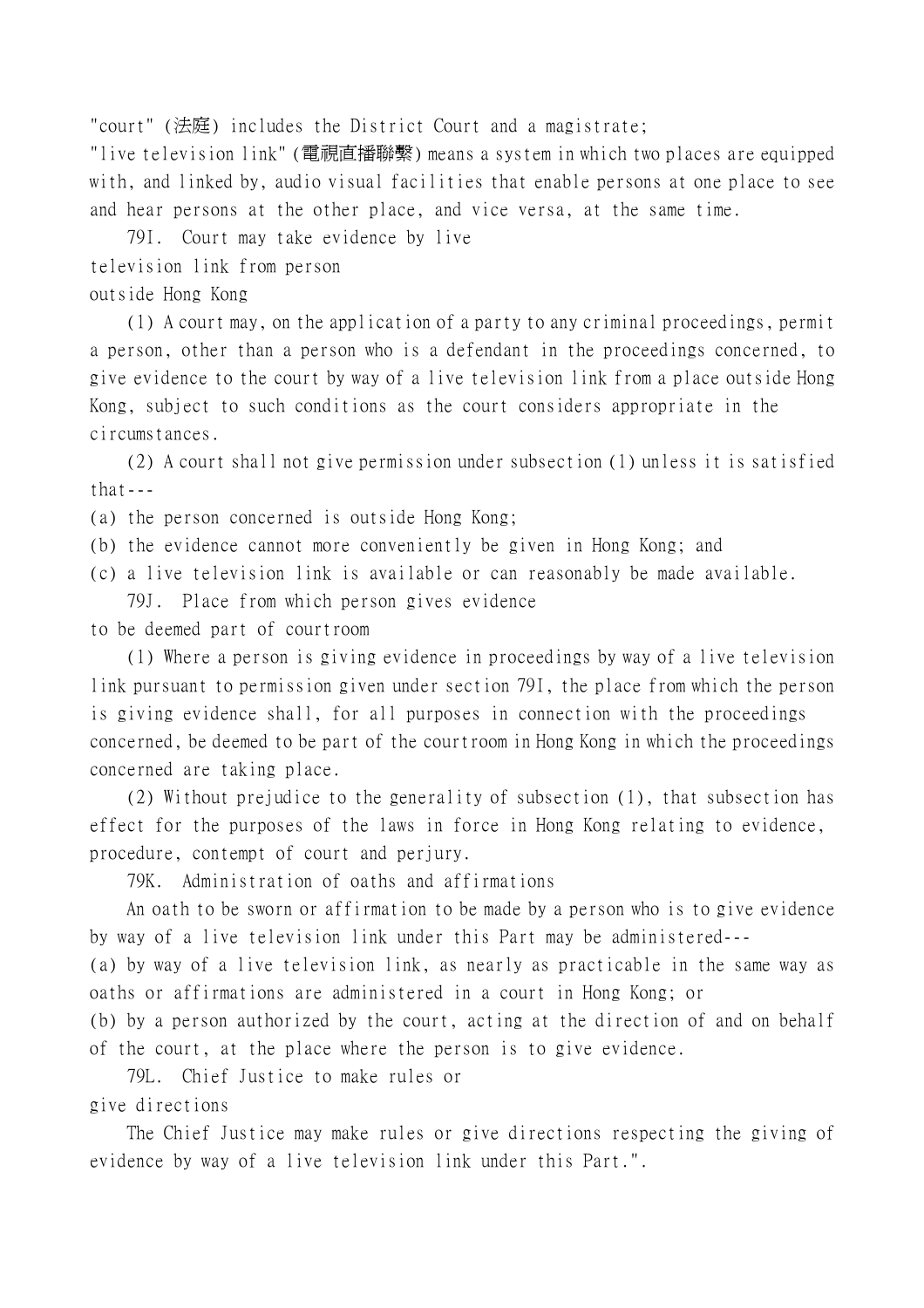17. Evidence

Section 83V is amended by adding---

 "(11) Where a child is required to be examined before the Court of Appeal under subsection (1)(b) in proceedings in respect of an offence specified in section 79B(2), the Court of Appeal may exercise the same powers that a court may exercise under section 79B(2).

(12) Where a mentally incapacitated person is required to be examined before the Court of Appeal under subsection (1)(b) in proceedings in respect of an offence specified in section 79B(3), the Court of Appeal may exercise the same powers that a court may exercise under section 79B(3).

(13) Where a witness in fear is required to be examined before the Court of Appeal under subsection (1)(b) in proceedings in respect of any offence, the Court of Appeal may exercise the same powers that a court may exercise under section 79B(4).

(14) Where a person outside Hong Kong is required to be examined before the Court of Appeal under subsection (1)(b) in proceedings in respect of any offence, the Court of Appeal may exercise the same powers that a court may exercise under section 79I.

(15) Section 79B(5) shall apply in relation to the exercise of the powers referred to in subsection (11), (12) or (13) as it applies in relation to the exercise of the powers under section 79B.

(16) Sections 79J and 79K shall apply in relation to the exercise of the powers referred to in subsection (14) as they apply in relation to the exercise of the powers under section 79I.

 $(17)$  In subsections  $(11)$  to  $(13)$ ---

"child" (兒童) means a person---

(a) who, in the case of an offence specified in section 79B(2)(a), is under 17 years of age; or

(b) who, in the case of an offence specified in section 79B(2)(b) or (c), is under 14 years of age;

"mentally incapacitated person" (精神㆖無行為能力的㆟) means a person who is mentally disordered or mentally handicapped within the meaning of section 2 of the Mental Health Ordinance (Cap. 136);

"witness in fear" (在恐懼㆗的證㆟) means a witness in respect of whom the Court of Appeal is satisfied, on reasonable grounds, is apprehensive as to the safety of himself or any member of his family if he gives evidence.".

Mutual Legal Assistance in Criminal Matters Ordinance

18. Requests by Hong Kong for taking

of evidence, etc.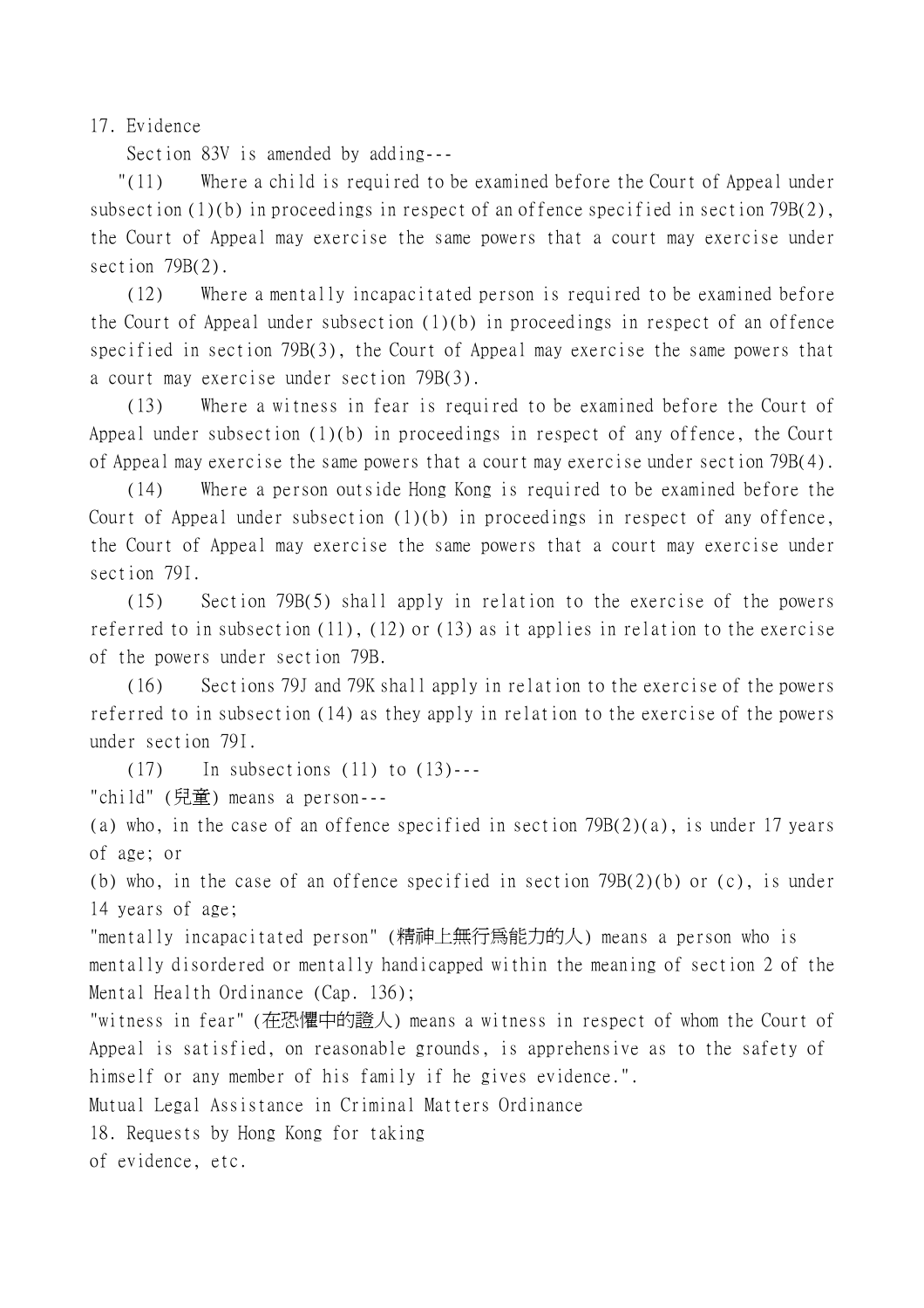(1) Section 9(1) of the Mutual Legal Assistance in Criminal Matters Ordinance (Cap. 525) is amended---

(a) by repealing "or" at the end of paragraph (a);

(b) by adding---

"(aa) evidence to be taken by way of a live television link from a person at the place; or".

(2) Section 9 is amended by adding---

"(3) In subsection (1), "live television link" (電視直播聯繫) means a system in which two places are equipped with, and linked by, audio visual facilities that enable persons at one place to see and hear persons at the other place, and vice versa, at the same time.".

19. Requests to Hong Kong for taking

of evidence, etc.

(1) Section 10(1) is repealed and the following substituted---

"(1) Where a request is made by an appropriate authority of a place outside Hong Kong that---

(a) evidence be taken in Hong Kong;

(b) evidence be taken by way of a live television link from a person in Hong Kong; or

(c) a thing (including a thing belonging to a class of things) in Hong Kong be produced,

for the purposes of a criminal matter in the place, the Secretary for Justice may authorize in writing---

(i) where paragraph (a) applies, the taking of evidence and the transmission of the evidence to that place;

(ii) where paragraph (b) applies, the taking of evidence by way of a live television link from the person concerned; or

(iii) where paragraph (c) applies, the production of the thing and, subject to subsection (14), the transmission of the thing to that place.".

 $(2)$  Section  $10(2)$  is amended---

(a) by adding "授權錄取證供或交出物件" after "第 (1) 款";

(b) in paragraph (a)---

(i) by adding "under subsection  $(1)(i)$ " after "taking of evidence";

(ii) by repealing "or" at the end of subparagraph (ii);

(c) by adding---

"(aa) in the case of the taking of evidence under subsection (1)(ii), a magistrate shall be present during the taking of the evidence and the magistrate  $shal1--$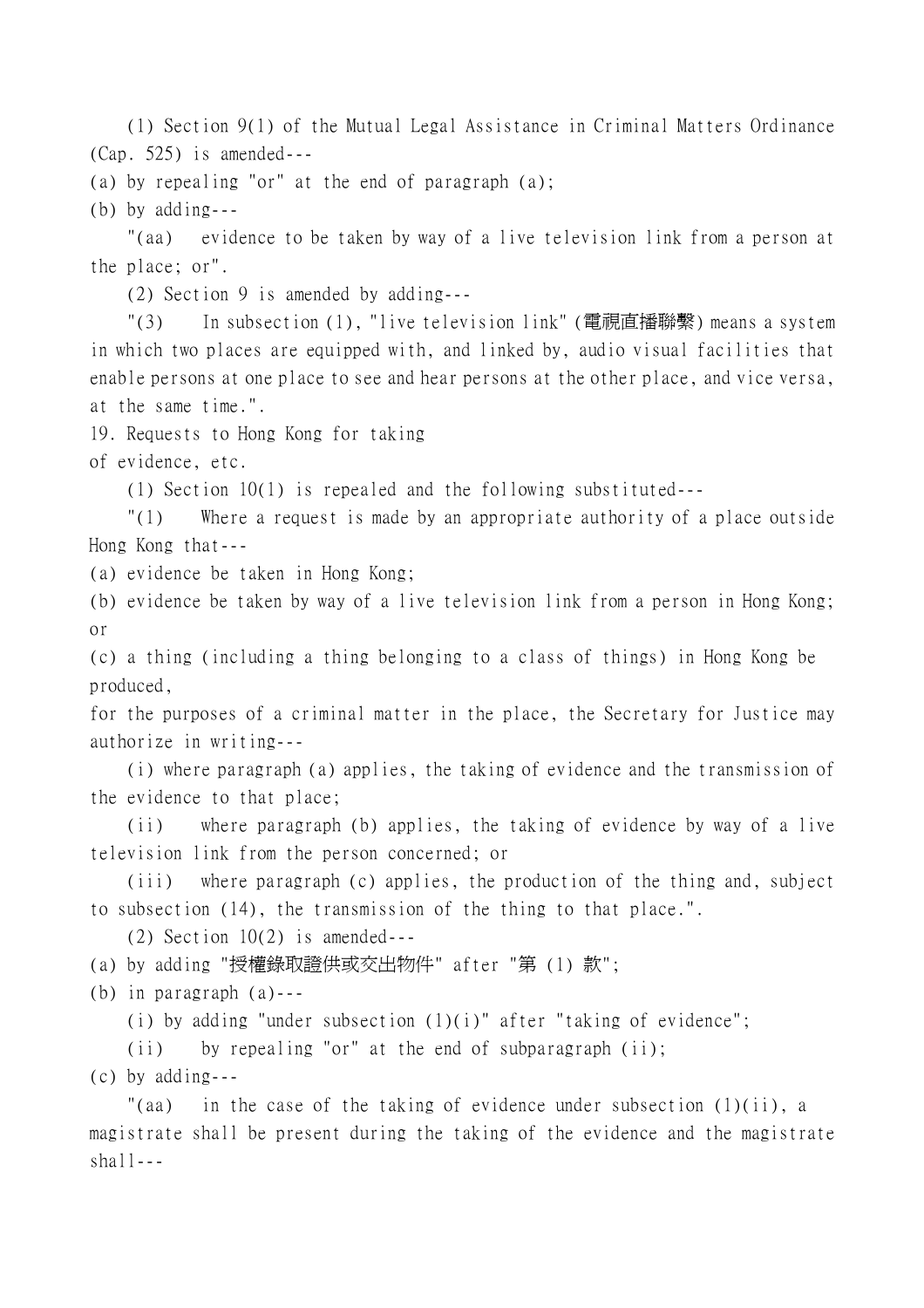(i) identify the witness;

(ii) upon the conclusion of the taking of the evidence, draw up minutes indicating the date on which the evidence is taken, the place where the evidence is taken, and whether or not an oath or affirmation has been administered to the witness;

(iii) certify that the minutes were drawn up by the magistrate; and

(iv) cause the minutes so certified to be sent to the Secretary for Justice; or";

(d) in paragraph (b)---

(i) by adding "under subsection (1)(iii)" after "production of a thing";

(ii) by adding "certify that the thing was produced to the magistrate and shall" after "shall".

(3) Section 10(3) is amended---

(a) by repealing "or" at the end of paragraph (b);

(b) by repealing the full stop at the end of paragraph (c) and substituting "; or"; (c) by adding---

"(d) in the case of the taking of evidence under subsection  $(1)(ii)$ ---

(i) the criminal matter outside Hong Kong to which the proceeding relates is a prosecution;

(ii) the appropriate authority of the place concerned requests that the proceeding be held in camera; and

(iii) the proceedings in the place concerned in which the evidence is to be received will be held in camera.".

(4) Section 10 is amended by adding---

"(15) In this section, "live television link" (電視直播聯繫) means a system in which two places are equipped with, and linked by, audio visual facilities that enable persons at one place to see and hear persons at the other place, and vice versa, at the same time.".

Consequential Amendments

Crimes Ordinance

20. False unsworn statement under

section 76 of Evidence

Ordinance

Section 32A of the Crimes Ordinance (Cap. 200) is amended by repealing "any testimony (either orally or in writing)" and substituting "evidence". Magistrates Ordinance

21. Taking of evidence at hearing

Section 81 of the Magistrates Ordinance (Cap. 227) is amended by adding---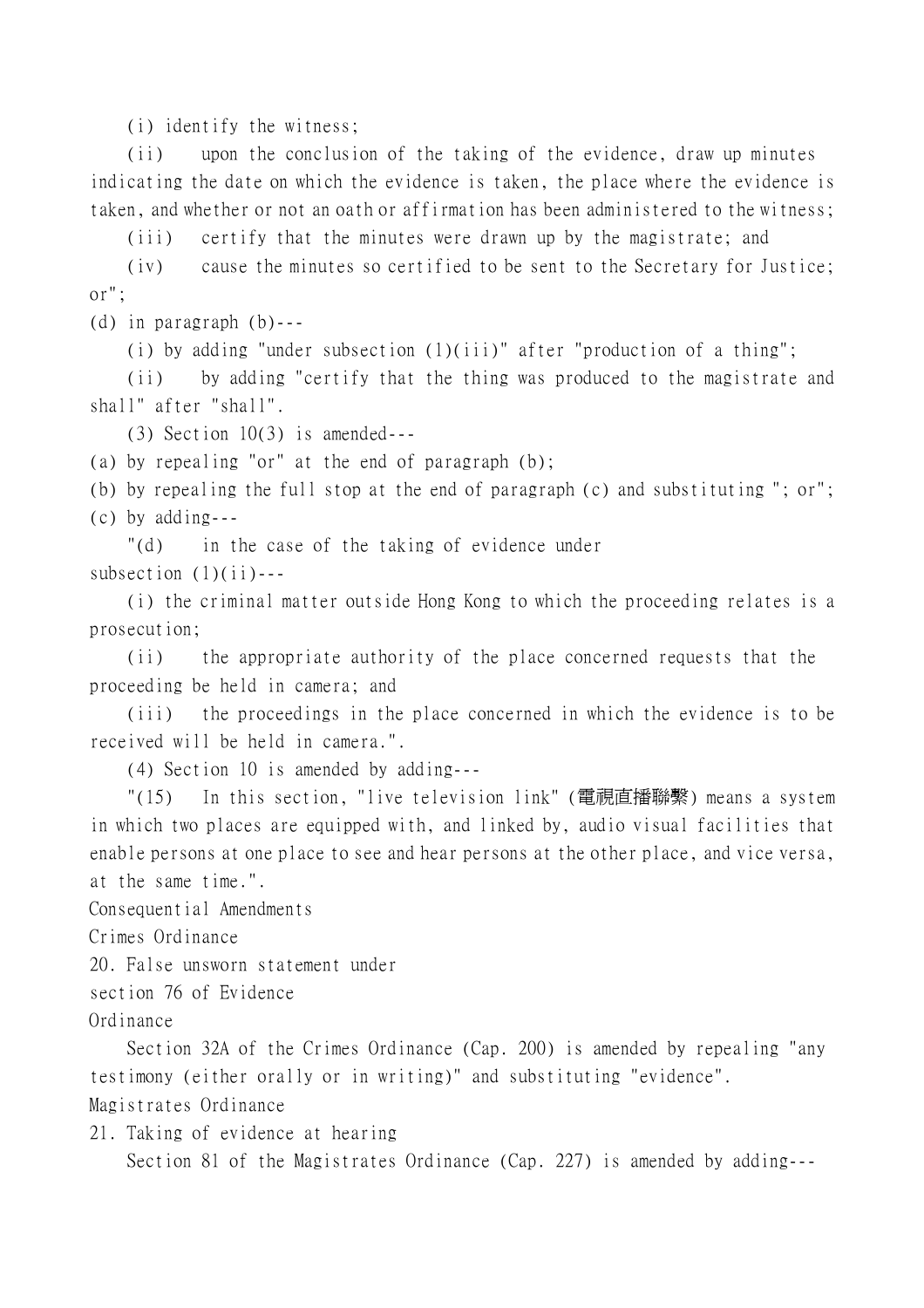"(4) Where the evidence of a witness is taken by way of a live television link under Part IIIB of the Criminal Procedure Ordinance (Cap. 221)---

(a) the requirement in subsection (2) that the deposition or evidence of the witness shall be signed by the witness in the presence of the accused shall be deemed to have been complied with if, in the presence of the accused, the witness confirms on oath the accuracy of the deposition or evidence by way of a live television link; and (b) where subsection (3) applies, paragraph (b) of that subsection shall be deemed to have been complied with if, after the writing concerned is made available to the accused or his counsel, and in the presence of the accused, the witness confirms on oath the accuracy of the writing concerned by way of a live television link.

(5) In subsection (4), "live television link" (電視直播聯繫) has the meaning assigned to it by section 79H of the Criminal Procedure Ordinance (Cap. 221).". Explanatory Memorandum

This Bill comprises two parts. Part I of the Bill seeks to implement the recommendations made by the Law Reform Commission in a report published in 1988 entitled the "Report on Competence and Compellability of Spouses in Criminal Proceedings". Part II of the Bill provides for amendments to legislation to allow the giving of evidence by way of a live television link in criminal proceedings. PART I

2. Clause 2 amends the Evidence Ordinance (Cap. 8) ("the EO") by adding a new section 65A to extend the privilege against self-incrimination in criminal proceedings to include incrimination of a spouse.

3. Clause 4 amends the Criminal Procedure Ordinance (Cap. 221) ("the CPO") by replacing the existing section 57 with two new sections, namely, sections 57 and 57A. The new section 57 provides---

(a) that the spouse of an accused shall be competent to give evidence on behalf of the accused or a co-accused and, except where both spouses are tried together for the same offence, shall be competent to give evidence for the prosecution (the new section  $57(1)$  and  $(4)$ ;

(b) that, except where both spouses are tried together for the same offence, the spouse of an accused shall be compellable to give evidence on behalf of the accused (the new section  $57(2)$  and  $(4)$ );

(c) that, except where both spouses are tried together for the same offence, the spouse of an accused shall be compellable to give evidence for the prosecution, and shall be compellable to give evidence on behalf of a co-accused, in respect of an offence where the spouse or a child of the family is the victim (the new section 57(3) and (4));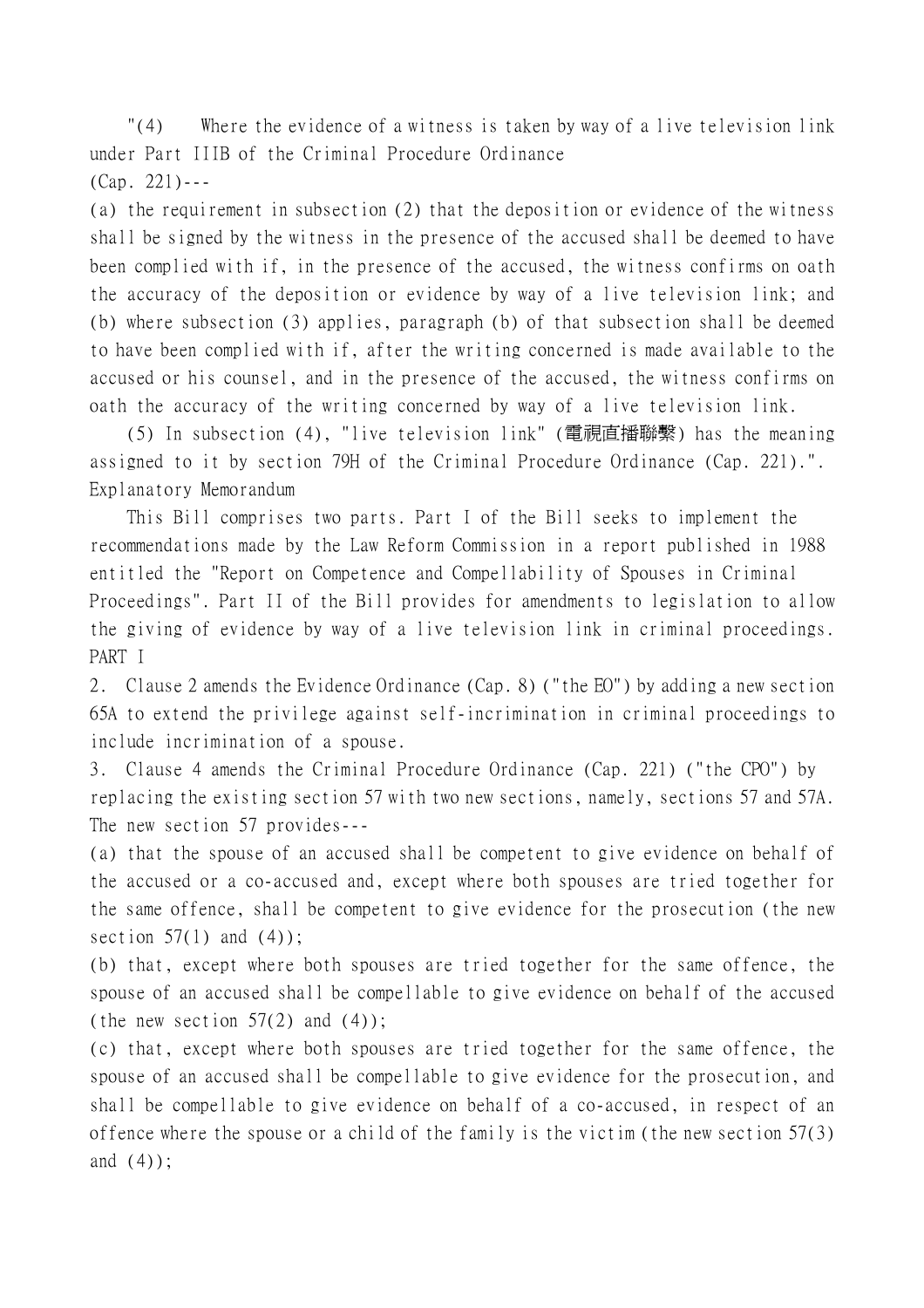(d) that the privilege against revealing marital communications contained in section 7 of the EO and the privilege against giving evidence of marital intercourse contained in section 8(2) of the EO shall not be available to the spouse of an accused, where the spouse is giving evidence for the prosecution, or on behalf of the accused or a co-accused, in circumstances in which he or she is compellable to do so under the new section  $57(2)$  or (3), as the case may be (the new section  $57(5)$ );

(e) that the privilege against incrimination of a spouse contained in the new section 65A of the EO (clause 2) shall not be available to the spouse of an accused, where the spouse is giving evidence for the prosecution, or on behalf of a co-accused, in circumstances in which he or she is compellable to do so under the new section 57(3) (the new section  $57(6)$ );

(f) that a former spouse of an accused shall be competent and compellable to give evidence as if he or she had never been married to the accused, except that, as regards matters that occurred during his or her marriage to the accused, the former spouse shall not be compellable to give evidence for the prosecution, or on behalf of a co-accused, unless the former spouse would be so compellable under the new section 57(3) if he or she were still married to the accused (the new section 57(7) and (8)); and

(g) that the failure to call the spouse of an accused to give evidence on behalf of the accused or a co-accused shall not be made the subject of any question or comment by the prosecution (the new section 57(9)).

The new section 57A gives the spouse of an accused the right to apply to the court for exemption from giving evidence for the prosecution, or on behalf of a co-accused, where the spouse is compellable to give evidence under the new section 57(3).

4. Clauses 3 and 6(1) amend sections 54(1) and 83V(3) respectively of the CPO, and clause 7 repeals Schedule 2 of the CPO, as a consequence of the new section 57 of the CPO (clause 4).

5. Clause 5 amends section 58 of the CPO as a consequence of the new section 57A of the CPO (clause 4), and to make it clear that in sections 54 to 56 of the CPO, as well as in the new sections 57 and 57A of the CPO (clause 4), "court" (法庭) includes the District Court and a magistrate.

6. Clause 6(2) amends section 83V of the CPO to provide that on an appeal---

(a) the spouse of an appellant or respondent, who is required to be examined, other than on behalf of the appellant or respondent concerned, before the Court of Appeal under section 83V(1)(b) or before a person appointed by the Court of Appeal under section 83V(4), shall have the right to apply to the Court of Appeal for exemption from the requirement to be so examined;

(b) the privilege against revealing marital communications contained in section 7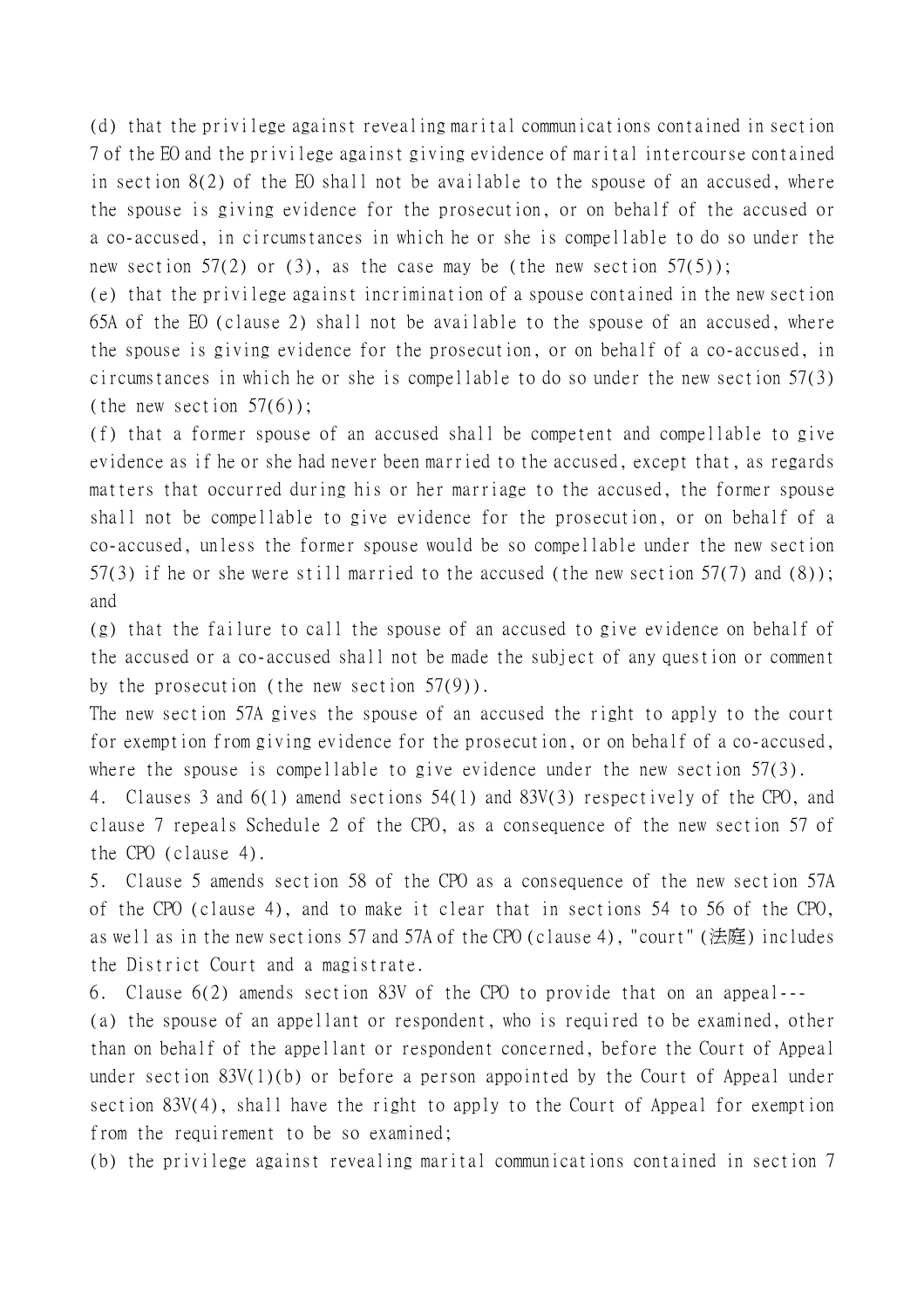of the EO and the privilege against giving evidence of marital intercourse contained in section 8(2) of the EO shall not be available to the spouse of an appellant or respondent, where the spouse is being examined before the Court of Appeal under section 83V(1)(b) or before a person appointed by the Court of Appeal under section 83V(4); and

(c) the privilege against incrimination of a spouse contained in the new section 65A of the EO (clause 2) shall not be available to the spouse of an appellant or respondent, where the spouse is being examined, other than on behalf of the appellant or respondent concerned, before the Court of Appeal under section 83V(1)(b) or before a person appointed by the Court of Appeal under section 83V(4).

7. Clauses 8, 9 and 10 make consequential amendments to section 20 of the Defamation Ordinance (Cap. 21), section 52 of the Matrimonial Causes Ordinance (Cap. 179) and section 31 of the Theft Ordinance (Cap. 210), respectively. PART II

8. Clauses 11 to 14 amend Part VIII of the EO to make it clear that, at the request of a court or tribunal exercising jurisdiction in a country or territory outside Hong Kong, the Court of First Instance has power, subject to the provisions of that Part, to make an order requiring the examination of a person by any means, including by way of a live television link, for the purposes of civil or criminal proceedings in that country or territory.

9. Clause 15 amends Part VIIIA of the EO to make it clear that the Court of First Instance may request a court or tribunal exercising jurisdiction in a place outside Hong Kong to assist in obtaining evidence by the examination of a person by any means, including by way of a live television link, for the purposes of criminal proceedings in Hong Kong.

10. Clause 16 amends the CPO by adding a new Part IIIB to empower a court, upon the application of a party to any criminal proceedings, to permit a person (other than a person who is a defendant in the proceedings concerned) to give evidence to the court by way of a live television link from a place outside Hong Kong, subject to such conditions as the court considers appropriate in the circumstances. In the new Part IIIB, "court" (法庭) includes the District Court and a magistrate.

11. Clause 17 amends section 83V of the CPO to empower the Court of Appeal to exercise the powers exercisable by a court in relation to the taking of evidence by way of a live television link from vulnerable witnesses and witnesses outside Hong Kong. 12. Clause 18 amends section 9 of the Mutual Legal Assistance in Criminal Matters Ordinance (Cap. 525) ("the MLAO") to empower the Secretary for Justice to request an appropriate authority of a place outside Hong Kong to arrange for evidence to be taken by way of a live television link from a person at that place, for the purposes